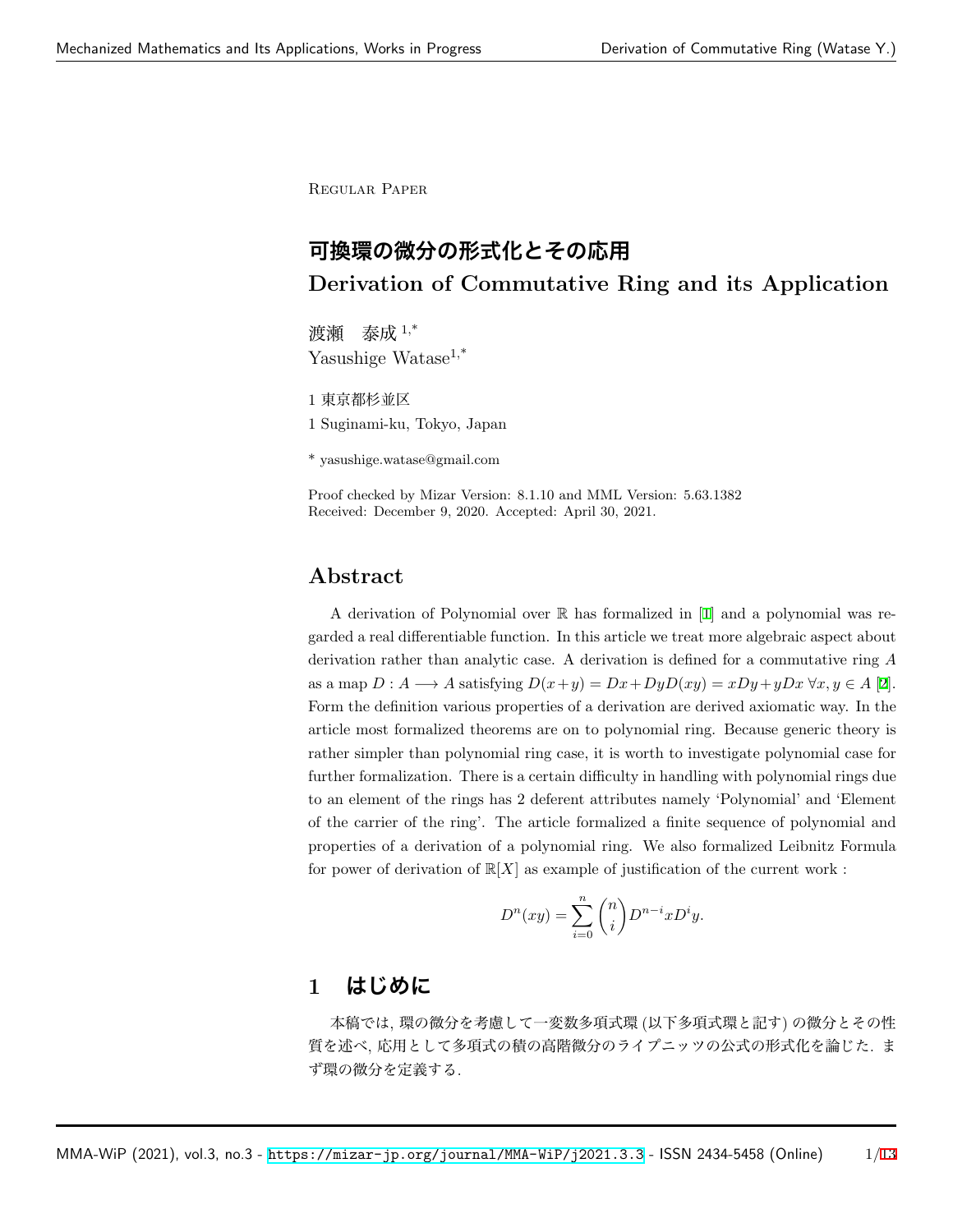**定義 1** *A* を可換環とし*,* 写像 *D* : *A −→ A* が以下をみたすとき *D* <sup>を</sup> *A* の微分という.

$$
D(x+y) = Dx + Dy, \quad D(xy) = xDy + yDx \,\,\forall x, y \in A.
$$

と記述される. 恒等零写像は微分の条件を満たす. 恒等零でない具体的な環の微分として は多項式環の微分が挙げられる. これには先行して形式化 [[1\]](#page-5-0) がライブラリにある.この 形式化は実係数の多項式 *p* に対して以下の様に形式化されている. しかしながら積の微分 は形式化されていない.

**Listing 1.** POLYDIFFA - Def.5

| definition                                                                       |
|----------------------------------------------------------------------------------|
| let p                                                                            |
| <b>func</b> poly_diff(p) $-\ge$ sequence of F_Real means<br>:: $POLYDIFF: def 5$ |
|                                                                                  |
| for n being Nat holds it.n = $p.(n+1) * (n+1);$                                  |
| end:                                                                             |

これに対して可換環上の多項式環の微分で微分の次数をパラメータとして持つ定義を あたえた. 実多項式の形式微分を任意のこの定義では微分は多項式環から多項式環への写 像は定義できない.属性 Polynomial を多項式環の元として扱うことができないことによ る. 写像の構成には多項式環の元は属性 Element of the carrier of Polynom-Ring としな ければならないが本稿は既存ライブラリと互換性を確保するため POLYDIFF-Def.5 と同 様の定義とした.

**Listing 2.** POLYDIFFA- Def.3

**definition let** R; **let** f **be** Polynomial **of** R; **let** r **be** Nat; **func**  $D(f,r) \rightarrow$  sequence of R means POLYDIFFA:**def** 3 **for** i **being** Nat **holds** it.i =  $\text{In}((i+r)!/(i!)$ , R)  $*$  f.( $i+r$ ); **end**;

> この定義は既存アーティクル [[1\]](#page-5-0) の定義と互換性があり, 多項式の積の微分がライプ ニッツ則を満たすことが証明される.

**Listing 3.** POLYDIFFA - Th10&Th31

```
theorem :: POLYDIFFA:10
   for f be Polynomial of F_Real holds D_{-}(f,1) = \text{poly-diff}(f);
```

```
D1 f ()は D_(f,1)の再定義である.
```

```
theorem :: POLYDIFFA:31
   D1(f*'g) = (D1(f))*'g + f*'(D1(g));proof
     per cases;
       suppose that
A1: f is non constant;
        thus thesis by A1,Th28;
       end;
       suppose that
A2: f is constant;
        thus thesis by A2,Th27;
       end;
     end;ここで
```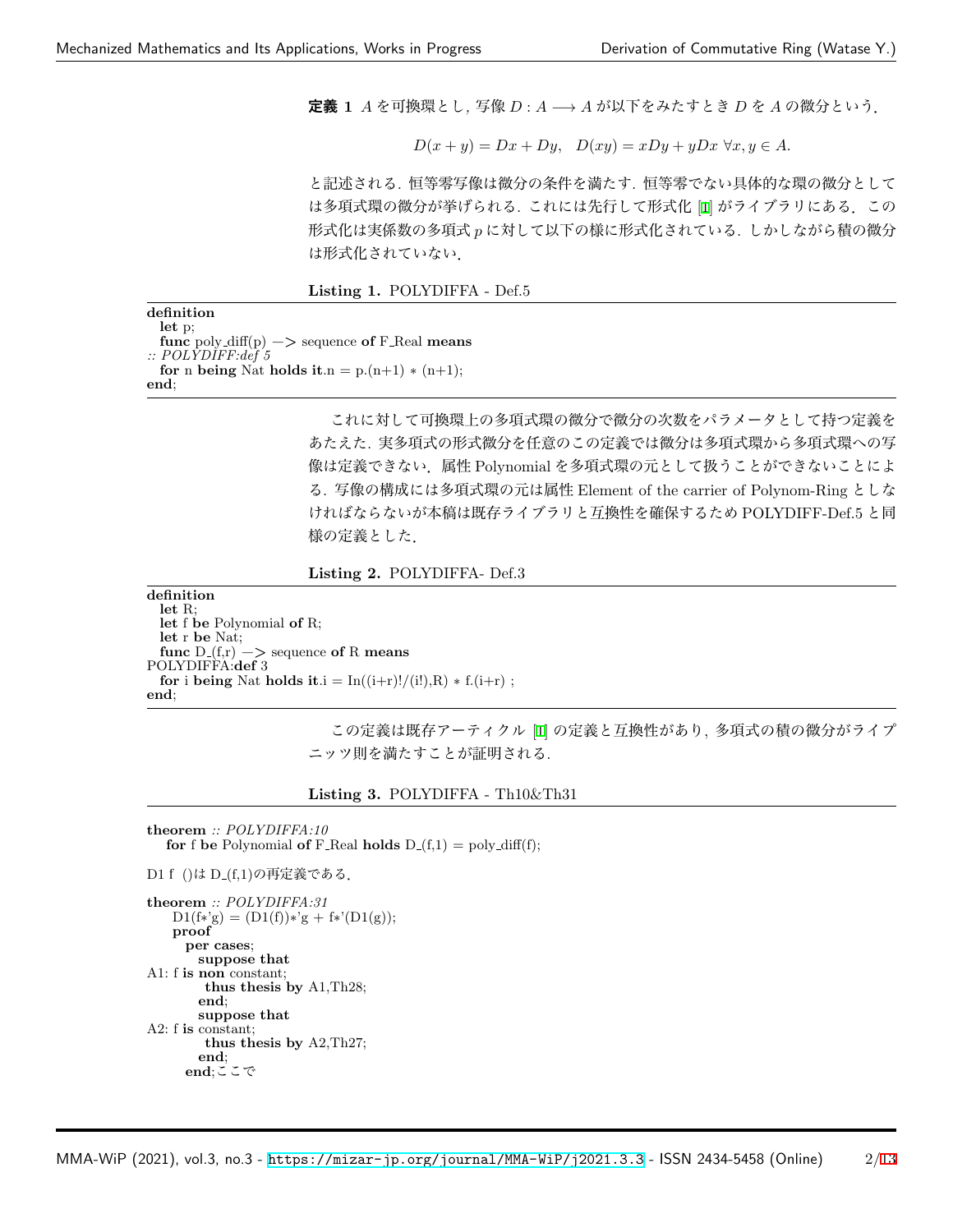Th27,は以下の如し:Th28

**theorem** *:: POLYDIFFA:29* **theorem** Th27: **for** p, q **be** Polynomial **of** F Real **st** p **is** constant **holds**  $D1(p*'q) = (D1(p))*'q + p*'(D1(q))$ 

**theorem** *:: POLYDIFFA:30* **theorem** Th28: **for** x,y **be** Polynomial **of** F Real **st** x **is non** constant **holds**  $D1(x*y) = (D1(x))*'y + x*(D1(y))$ 

# **2 多項式環の微分の性質の形式化**

### **2.1 基本的な性質の形式化**

任意の可換環で微分 *D* の満たす性質は FM 誌に "RINGDER1" にて形式化した.

- i)  $D(1, R) = 0$   $R\&D(0, R) = 0$   $R$
- ii)  $D(nx) = nD(x)$
- iii)  $Dx^{(n+1)} = (n+1)x^m Dx$
- iv)  $D^{n+1}x = D(D^n x)$

以下が上記 i)-iv) の多項式に対応した形式化となる.

#### **Listing 4.** POLYDIFFA - Th12-15

```
theorem :: POLYDIFFA:12
   D1(0..F\_Real) = 0..F\_Real;
```
**theorem** *:: POLYDIFFA:13* **for** n,m **be** Nat, f **be** Polynomial **of** F Real **holds**  $In(n, F-Real)*f + In(m, F-Real)*f = In(n+m, F-Real)*f;$ 

**theorem** *:: POLYDIFFA:14* D (f,r) **is** Polynomial **of** F Real;

**theorem** *:: POLYDIFFA:15*  $D1(D_-(f,r)) = D_-(f,r+1);$ 

#### **2.2 多項式の微分の公式例**

次数 *d* の多項式 *f* の 0 次から *d* 次微分の和は次を満たす.

 $D(f^{(0)} + f^{(1)} + f^{(2)} + \cdots + f^{(d)}) + f = (f^{(0)} + f^{(1)} + f^{(2)} + \cdots + f^{(d)})$  $(1)$ 

この証明概要は任意の多項式の有限列 *F* に対してその各要素の微分をとる操作を定義 し得られる結果を *D*(*F*) と表記する. 長さ *d*+1 の多項式の有限列 *⟨f* (0)*, f*(1) *, · · · , f*(*d*) *⟩* <sup>を</sup> HWZ(f) として定義する. *d* + 1 番目の成分は微分すると *D*(*f* (*d*+1)) = 恒等 0 写像 となる. 有限列 *D*(HWZ(f)) の成分と HWZ(f) を比較し和を取り証明される. 形式化では多項式の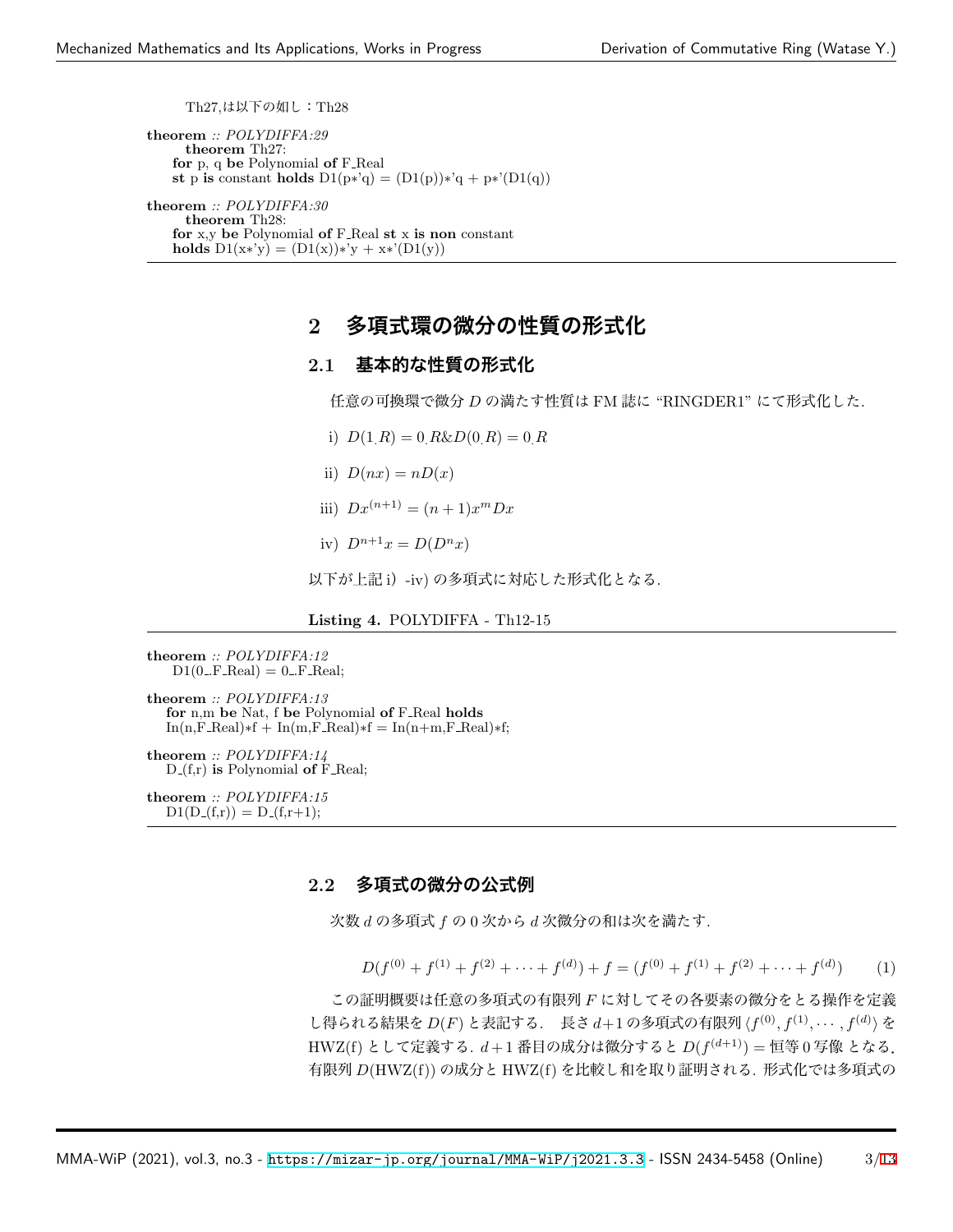有限列は定義出来ないので, Polynomial 属性から Element of the carrier of Polynom-Ring の元への変換関数を定義し多項式 *f* の多項式環の元のとして表示するときˆ*f* と表現する. HWZ(f) は 〈 ^ $f^{(0)}, \cdots,$  ^ $f^{(d)}$ 〉として扱う.Polynomial 属性から Element of the carrier of Polynom-Ring の元への変換と逆変換の関数を導入する.

**定義 2** 可換環 *A* の多項式環を Polynom*-*Ring A とする.Polynom*-*Ring A の多項式 *f* の Element of the carrier of Polynom*-*Ring A の元への属性の対応を*ˆf* と表記する. Element of the carrier of Polynom*-*Ring A の元 *x* を多項式の属性に変換したときは*,* 変 換後の表記を*˜x* とする*.*

上記の定義を踏まえて HWZ(f) は以下の様に定義する.



**definition**

**let** f **be** Polynomial **of** F Real; **func** HWZ(f) −*>* FinSequence **of the** carrier **of** Polynom−Ring F Real **means** *:: POLYDIFFA:def 5*

len **it** = len f **& for** i **be** Nat **st** i in dom **it holds it**.i =  $\hat{D}(D_{-}(f, i - 1));$ **end**;

> the carrier of Polynom-Ring A の元の有限列の総和は既存のライブラリから導入され る. しかしながら多項式の有限集合への微分は新規に定義する必要がある.

**Listing 6.** POLYDIFFA - Def.7

**definition**

**let** S **be** FinSequence **of the** carrier **of** Polynom−Ring F Real; **func** D1(S) −*>* FinSequence **of** Polynom−Ring F Real **means** *:: POLYDIFFA:def 7*

len **it** = len S **& for** i **be** Nat **st** i in dom **it holds it**.i =  $\hat{D}1(\tilde{S}(\tilde{S})).$ **end**;

以上の準備の下, 等式 (1) の形式化は以下の如し,

**Listing 7.** POLYDIFFA - Th39

**theorem** *:: POLYDIFFA:39* **for** f **be non** constant Polynomial **of** F Real **holds**  $\text{Sum}(\text{HWZ}(f)) = \text{D1}(\text{Sum}(\text{HWZ}(f))) + f;$ 

### **2.3 高次冪のライプニッツの公式の形式化**

高次冪のライプニッツの公式はよく知られた次の公式である.

$$
D^{n}(fg) = \sum_{i=0}^{n} {n \choose i} D^{n-i} f D^{i} g.
$$

この公式をどのように形式的に表現するのか具体的にパスカルの図を作り*D*<sup>1</sup> (*fg*)*, D*<sup>2</sup> (*fg*)*· · ·* から公式の形式的な構成を考察する.公式の右辺の項 (*<sup>n</sup> i* ) *D<sup>n</sup>−<sup>i</sup>fD<sup>i</sup> g* を成分とする長さ *n* + 1 の有限列を考え, それを LBZ と名付け以下の通りに形式化する. FinSequence の引 数は集合の元を要請するので FinSequence of Polynomial とは出来ない.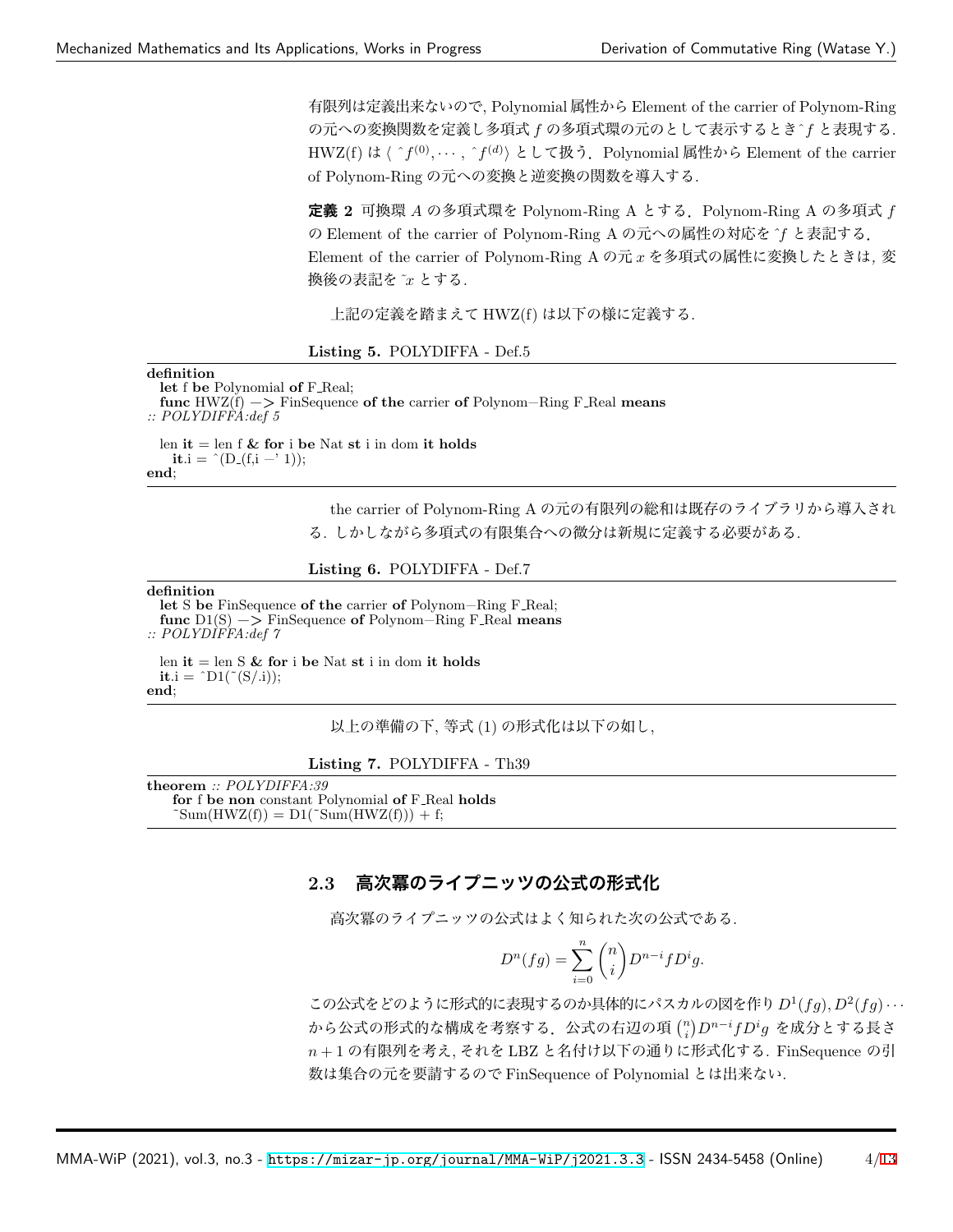| Listing 8. POLYDIFFA - Def.8                                                                     |
|--------------------------------------------------------------------------------------------------|
| definition                                                                                       |
| let n:                                                                                           |
| let x,y be Element of the carrier of Polynom-Ring $F_{\text{Real}}$ ;                            |
| func LBZ(n,x,y) $\Rightarrow$ FinSequence of the carrier of Polynom–Ring F.Real means            |
| $\therefore$ POLYDIFFA:def 8                                                                     |
| len it $= n+1$ & for i st i in dom it holds                                                      |
| <b>it.</b> i = $(\text{In(n choose } (i-1), F\text{-Real}) * ((D_-(x,n+1-i)) * (D_-(y,i-1))))$ ; |
| end:                                                                                             |

この有限列 *Dn*(*fg*) = *Sum*(LBZ(*D, n, x, y*) 帰納法にて証明し以下の定理を得る. 以 下の定理は FM 誌 "RINGDER1" にて形式化した微分の定理の実数上 1 変数の多項式環 に対応する形式化であり今後形式化を予定.

**Listing 9.** RINGDER1 - Th25

**theorem** Th25:  $(D \mid \hat{n}) \cdot (x*y) = Sum(LBZ(D,n,x,y))$ **theorem** *:: RINGDER1:25*  $(D \mid \hat{p}_n)(x*y) = Sum(LBZ(D,n,x,y));$ 

> 証明は LBZ(*D, n, x, y*) は (*n i* ) *Dn−ifD<sup>i</sup> g* に対応している. 但し形式化では添え字のずれ を補正している. ここでは非形式での証明及び図1のパスカルの図との対応を示し形式表現 の読解の補いとしたい. LBZ1 と LBZ2 は組み合わせの数の分解の部分 (*<sup>n</sup> i* ) *Dn−ifD<sup>i</sup> g* = ( (*n i* ) + ( *n i*+1) )*Dn−ifDi*+1*g* と変形したときの二つの項の和を二つの項にして有限列にし, この組み合わせの数の分解の前半, 後半の項で生成できる列の先頭と末尾の項を除いて奇 数項、偶数項をとってそれぞれ LBZ1 と LBZ2 部分列に分けている. これらを準備して帰 納法で LBZ(*D, n, x, y*) = ∑*<sup>n</sup> <sup>i</sup>*=0 (*<sup>n</sup> i* ) *Dn−ifD<sup>i</sup> g* が *n* の時成り立てば *n* + 1 でも成り立つこ とを証明する.計算手順は Σ 記号の添え字と項の式変形の計算で形式表現可能と考えら れるがここではパスカルの図の手順にならっている.

#### **Listing 10.** POLYDIFFA - Def.9-11

**definition let** m; **let** x,y **be** Element **of** Polynom−Ring F Real; **func** LBZ0(m,x,y) −*>* FinSequence **of the** carrier **of** Polynom−Ring F Real **means** *:: POLYDIFFA:def 9* len  $it = m \&$  for i st i in dom it holds **it**.i = ^(In((m choose (i−'1))+(m choose i),F\_Real)\*  $((D_-(\tilde{x}, m+1 - i)) * (D_-(\tilde{x}, i))))$ ; **end**; **definition let** m; **let** x,y **be** Element **of the** carrier **of** Polynom−Ring F Real; **func** LBZ1(m,x,y) −*>* FinSequence **of the** carrier **of** Polynom−Ring F Real **means** *:: POLYDIFFA:def 10* len  $it = m$  & **for** i **st** i in dom **it holds it**.i = ^(In(m choose (i−'1),F\_Real)\*((D\_(~x,m+1 -'i))\*'(D\_(~y,i)))); **end**; **definition let** m; **let** x,y **be** Element **of the** carrier **of** Polynom−Ring F Real; **func** LBZ2(m,x,y) −*>* FinSequence **of the** carrier **of** Polynom−Ring F Real **means** *:: POLYDIFFA:def 11* len  $\mathbf{it} = \mathbf{m} \&$ **for** i **st** i in dom **it holds**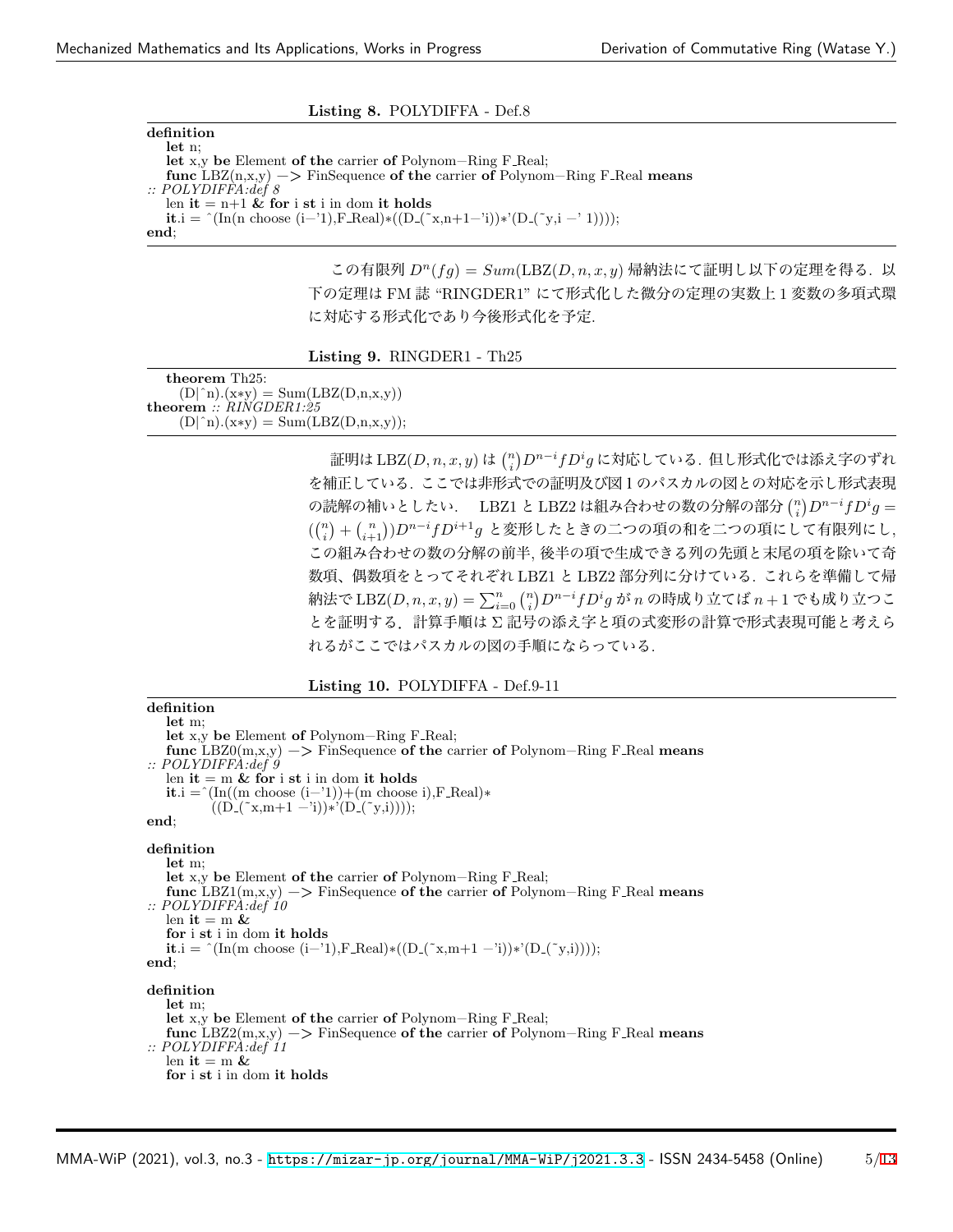**it**.i = ^(In(m choose i,F\_Real)\*((D\_(~x,m +1 -'i))\*'(D\_(~y,i)))); **end**;



**図 1. 多項式 f,g の微分のパスカルの図.** *f* (*i*) *, g*(*j*) はそれぞれ *f, g* の *i* 次,*j* 次の微分を表す. LBZ はライプニッツ公式に現れる項を与える多項式の有限列.

## **3 形式化の課題と展望**

多項式の微分に関する定理を形式化する場合, 証明の記述の途中で属性の変換が発 生, 証明自体分かりにくいものとなる. 多項式に関するライブラリの既存資源は多項式を Polynomial 属性で扱って居り多項式環の元から出発した定義との親和性が低い点が課題 といえる. 2.2 節の定義2の属性変換を利用せざる得なかった. 今回は R[*X*] の多項式を 主に扱ったが一般の可換環係数の多項式環でも同様に形式化できる. 但し多項式に整数を 乗ずる場合で係数環の有限標数では扱い異なる. 今回の形式化により多項式とその微分を 伴った定理群の証明が可能となるのでその応用は広い. 更なる発展としては有理関数体の 微分やべき級数, ローラン級数の微分などが見込まれる.

# **参考文献**

<span id="page-5-0"></span>[1] Korni lowicz A. Differentiability of Polynomials over Reals. Formalized Mathematics. 2017;25(**1**):31–37.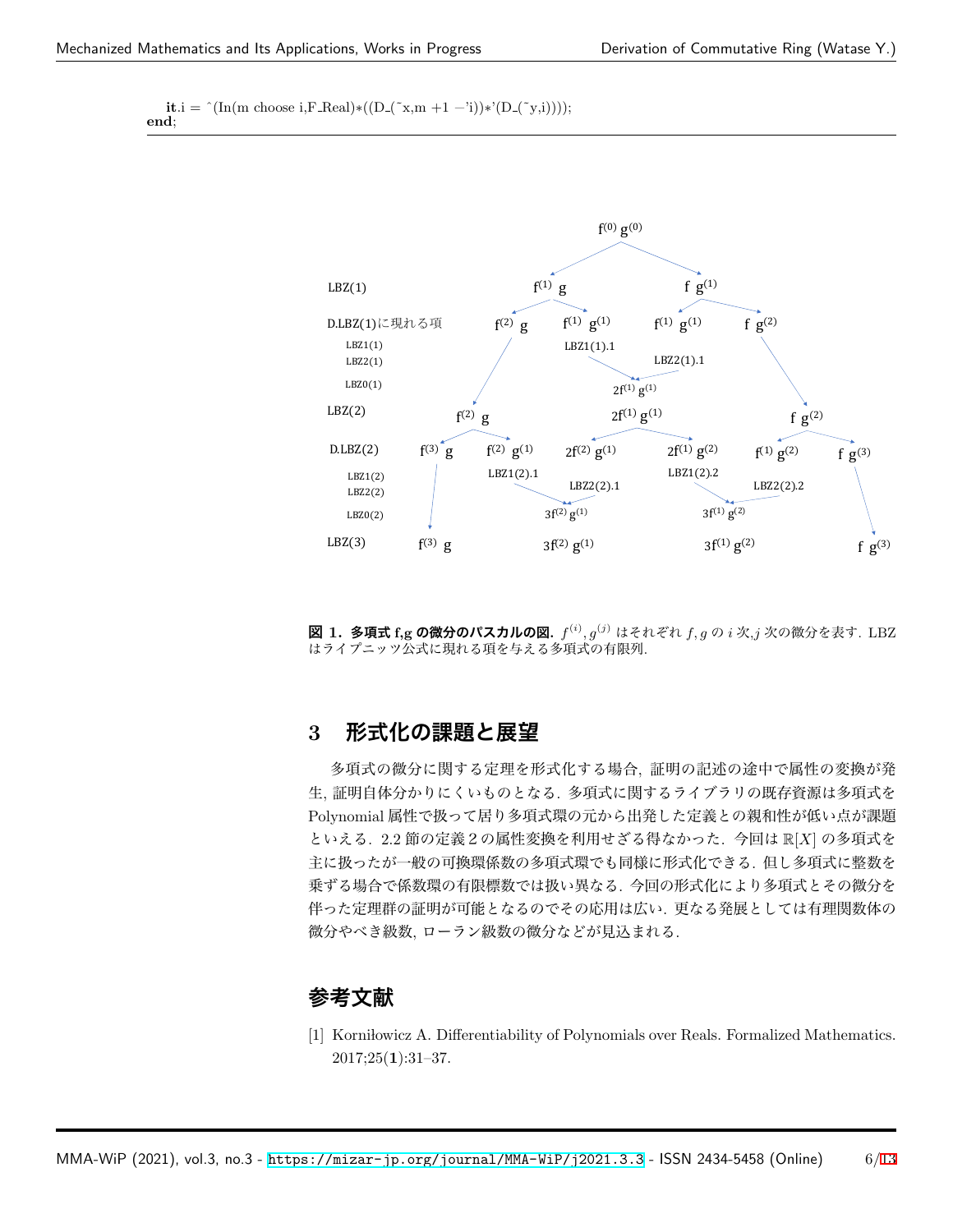<span id="page-6-0"></span>[2] Matsumura H. Commutative Ring Theory. 2nd ed. Cambridge Studies in Advanced Mathematics. Cambridge University Press; 1989.

# **Mizar article information**

## **Works in Progress**

**POLYDIFFA** Properties of Modules over a Commutative Ring

by Yasushige Watase

**Summary:** A derivation of Polynomial over R has formalized in [[1\]](#page-5-0) and a polynomial was regarded a real differentiable function. In this article we treat more algebraic aspect about derivation rather than analytic case. A derivation is defined for a commutative ring *A* as a map  $D: A \longrightarrow A$  satisfying  $D(x+y) = Dx + DyD(xy) = xDy + yDx \,\forall x, y \in A$ *A* [\[2](#page-6-0)]. Form the definition various properties of a derivation are derived axiomatic way. In the article most formalized theorems are on to polynomial ring. Because generic theory is rather simpler than polynomial ring case, it is worth to investigate polynomial case for further formalization. There is a certain difficulty in handling with polynomial rings due to an element of the rings has 2 deferent attributes namely 'Polynomial' and 'Element of the carrier of the ring'. The article formalized a finite sequence of polynomial and properties of a derivation of a polynomial ring. We also formalized Leibnitz Formula for power of derivation of  $\mathbb{R}[X]$  as example of justification of the current work :

$$
D^n(xy)=\sum_{i=0}^n\binom{n}{i}D^{n-i}xD^iy.
$$

#### **Listing 11.** POLYDIFFA - abstract

**environ**

vocabularies VECTSP<sub>-1</sub>, POLYNOM1, PARTFUN1, NUMBERS, REAL<sub>-1</sub>, RELAT<sub>-1</sub>, TARSKI, STRUCT 0, FUNCT 1, SUBSET 1, ALGSEQ 1, NAT 1, XXREAL 0, SUPINF 2, INT 3, POLYNOM3, ARYTM 3, CARD 1, FUNCT 7, MESFUNC1, FINSEQ 1, INT 1, XBOOLE 0, HURWITZ, ARYTM 1, AFINSQ 1, REALSET1, CARD 3, ORDINAL4, XCMPLX 0, C0SP1, POLYDIFF, FINSEQ 3, FIELD 1, RFINSEQ, RATFUNC1, XREAL 0, RAT 1, GAUSSINT, POLYNOM5, VECTSP\_2, FOMODEL1, ALGSTR\_0, ZFMISC\_1, FINSEQ\_2, FINSEQ\_5, POLYDIFA;

notations TARSKI, XBOOLE 0, ZFMISC 1, SUBSET 1, RELAT 1, FUNCT 1, ORDINAL1, RELSET 1, PARTFUN1, FUNCT 2, BINOP 1, FUNCT 3, FUNCOP 1, NUMBERS XCMPLX 0, XXREAL 0, XREAL 0, NAT 1, INT 1, RAT 1, VALUED 0, INT 2, NAT D, FINSEQ 1, FINSEQ 2, NEWTON, RFINSEQ, FINSEQ 5, STRUCT 0, ALGSTR 0, RLVECT 1, VECTSP 1, COMPLFLD, GROUP 1, FUNCSDOM, VECTSP 2, GROUP 4, NORMSP 1, VFUNCT 1, FVSUM 1, POLYNOM1, ALGSEQ 1, POLYNOM3, POLYNOM5, UPROOTS, INT 3, HURWITZ, C0SP1, EC PF 1, RATFUNC1, GAUSSINT, RING 3, RING<sub>-4</sub>, POLYDIFF, FIELD<sub>-1</sub>, FIELD<sub>-4</sub>;

**constructors** TARSKI, XBOOLE 0, ZFMISC 1, SUBSET 1, RELAT 1, FUNCT 1, ORDINAL1, RELSET 1, PARTFUN1, FUNCT 2, BINOP 1, FUNCT 3, REALSET1, XCMPLX 0, FINSET 1, NUMBERS, SQUARE 1, NAT 1, INT 1, RAT 1, INT 2, NAT D, BINOP 2, NEWTON, RFINSEQ, FINSEQ 5, FUNCT 7, STRUCT 0, ALGSTR 0, RLVECT 1, VECTSP<sub>-1</sub>, GROUP<sub>-1</sub>, COMPLFLD, VECTSP<sub>-2</sub>, VFUNCT<sub>-1</sub>, GROUP<sub>-4</sub>, FVSUM<sub>-1</sub>, POLYNOM1, ALGSEQ<sub>-1</sub>, BINOM, POLYNOM3, POLYNOM4, POLYNOM5, UPROOTS, INT 3, C0SP1, VECTSP11, EC PF 1, RATFUNC1, GAUSSINT, RING 3, POLYDIFF, FIELD 1, FIELD 4;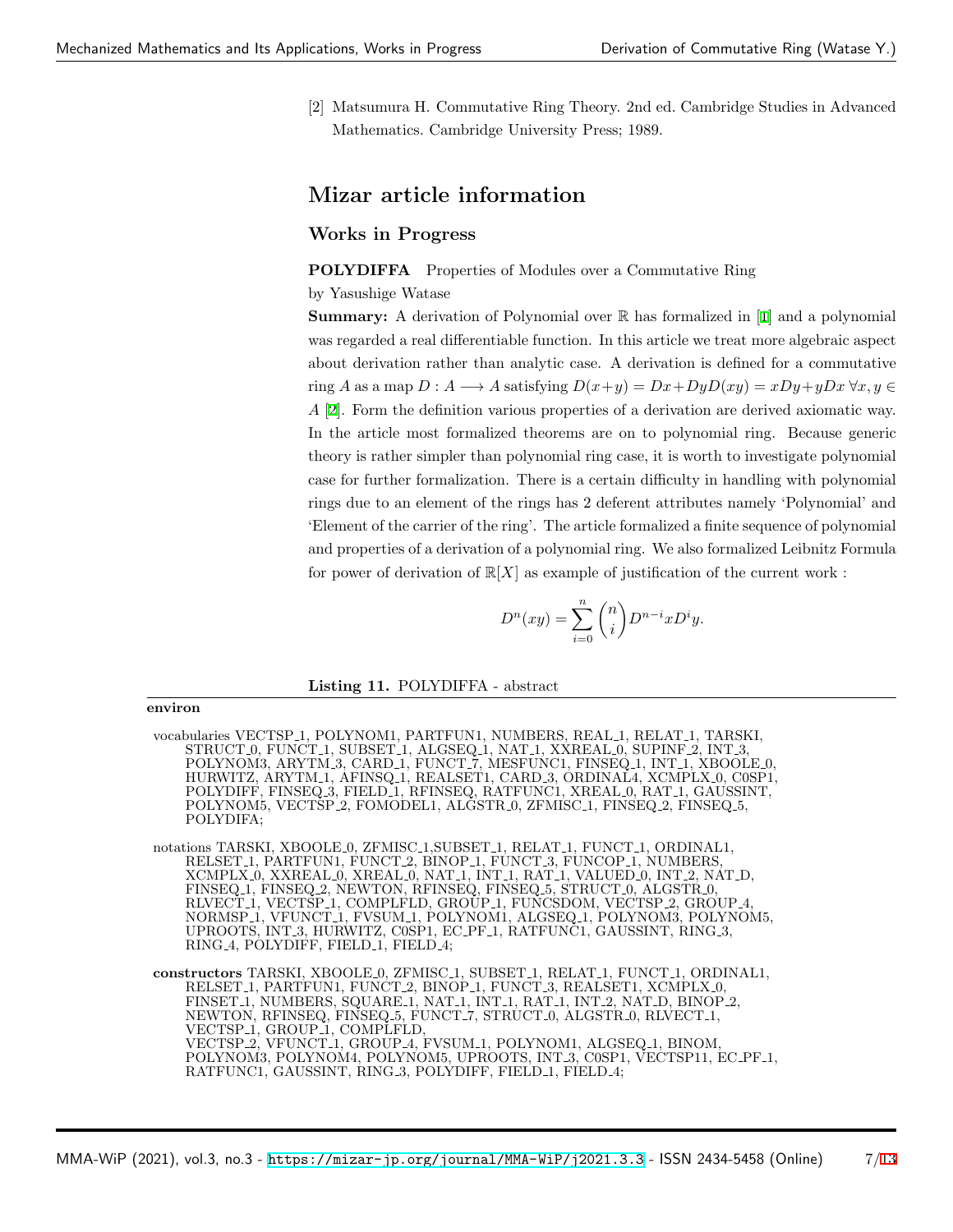registrations RELSET<sub>-1</sub>, FUNCT<sub>-2</sub>, VECTSP<sub>-1</sub>, STRUCT<sub>-0</sub>, XBOOLE<sub>-0</sub>, RELAT<sub>-1</sub>, FUNCT 1, NAT 1, XREAL 0, NUMBERS, XCMPLX 0, ORDINAL1, POLYNOM3, MEMBERED, FUNCOP<sub>1</sub>, RATFUNC1, INT<sub>1</sub>, POLYNOM5, FINSEQ<sub>1</sub>, VALUED<sub>1</sub>, VALUED<sub>0</sub>, FDIFF 1, RCOMP 1, POLYNOM4, RLVECT 1, XXREAL 0, ALGSTR 1, POLYDIFF, RING 4, AFINSQ 1, NEWTON, GAUSSINT, COMPLFLD, RAT 1, INT 3, FIELD 4, RING<sub>-5</sub>, FINSEQ<sub>-5</sub>;

**requirements** SUBSET, BOOLE, NUMERALS, REAL, ARITHM;

definitions TARSKI, FUNCT<sub>-1</sub>, FUNCT<sub>-2</sub>, FDIFF<sub>-1</sub>, ALGSEQ<sub>-1</sub>, RATFUNC1, XBOOLE<sub>-0</sub>, RELAT 1, RELAT 2, RLVECT 1, GROUP 1, VECTSP 1, ALGSTR 0;

equalities SUBSET 1, STRUCT 0, ALGSTR 0, VECTSP 1, POLYNOM3, HURWITZ, POLYNOM5, FUNCSDOM, VALUED<sub>-1</sub>, FINSEQ<sub>-1</sub>, XCMPLX<sub>-0</sub>, POLYDIFF, RLVECT<sub>-1</sub> RATFUNC1, BINOP 1, FINSEQ 2, XBOOLE 0, NUMBERS, XREAL 0, INT 3, COMPLEX1, RING 4, FUNCOP 1, SQUARE 1, PARTFUN1;

expansions FDIFF<sub>-1</sub>, ALGSEQ<sub>-1</sub>, FUNCT<sub>-1</sub>, POLYNOM1, NUMBERS, STRUCT 0, VECTSP 1, TARSKI, FUNCT 2, FINSEQ 1, RING 4, RFINSEQ. RATFUNC1, POLYDIFF, RLVECT 1, GROUP 1, SUBSET 1,XREAL 0, NORMSP 1, SQUARE<sub>1</sub>, XBOOLE<sub>0</sub>, VECTSP<sub>-2</sub>, IDEAL<sub>1</sub>;

**theorems** FUNCT 2, POLYNOM5, UPROOTS, FINSEQ 5, ORDINAL1, XREAL 0, ALGSEQ 1, XXREAL 0, XREAL 1, NAT 1, RATFUNC1, HURWITZ, INT 1, FINSEQ 1, FINSEQ 3, RLVECT 1, NORMSP 1, PARTFUN1, NAT D, FVSUM 1, POLYNOM4, NEWTON, POLYNOM3, POLYDIFF, XCMPLX<sub>-1</sub>, BINOM, RING<sub>-4</sub>, RFINSEQ, FIELD<sub>-1</sub>, RING<sub>-5</sub>, FUNCT<sub>-1</sub>, SUBSET 1, FINSEQ 2, FINSEQ 4, PRE POLY, TARSKI, INT 3, FIELD 4, C0SP1, POLYALG1, VECTSP\_2, POLYNOM1, FUNCT\_3, ZFMISC\_1;

schemes FUNCT<sub>-2</sub>, NAT<sub>-1</sub>, FINSEQ<sub>-1</sub>;

**begin** *:: Preliminaries* **reserve** R1 **for non** degenerated comRing; **reserve** R **for** (INT.Ring)−extending comRing;

```
reserve c for Complex;
reserve x0,r for Real;
reserve i,j,k, m,n,d,r for Nat;
reserve x,y,z for Element of the carrier of Polynom−Ring F Real;
```
registration **cluster** F Real −*>* (INT.Ring)−extending; **end**;

registration **let** R; **let** i **be** Integer; reduce  $In(i,R)$  **to** i; **end**;

**reserve** f **for** Element **of the** carrier **of** Polynom−Ring R;

```
theorem :: POLYDIFFA:1
 for p be Polynomial of R holds p'ˆn is Polynomial of R;
definition
 let R1;
 let p be Element of the carrier of Polynom−Ring R1;
 func ˜p −> Polynomial of R1 means
:: POLYDIFFA:def 1
 it is Polynomial of R1 \& it = p;
end;
definition
 let R1;
 let p be Polynomial of R1;
 func ˆp −> Element of the carrier of Polynom−Ring R1
means
```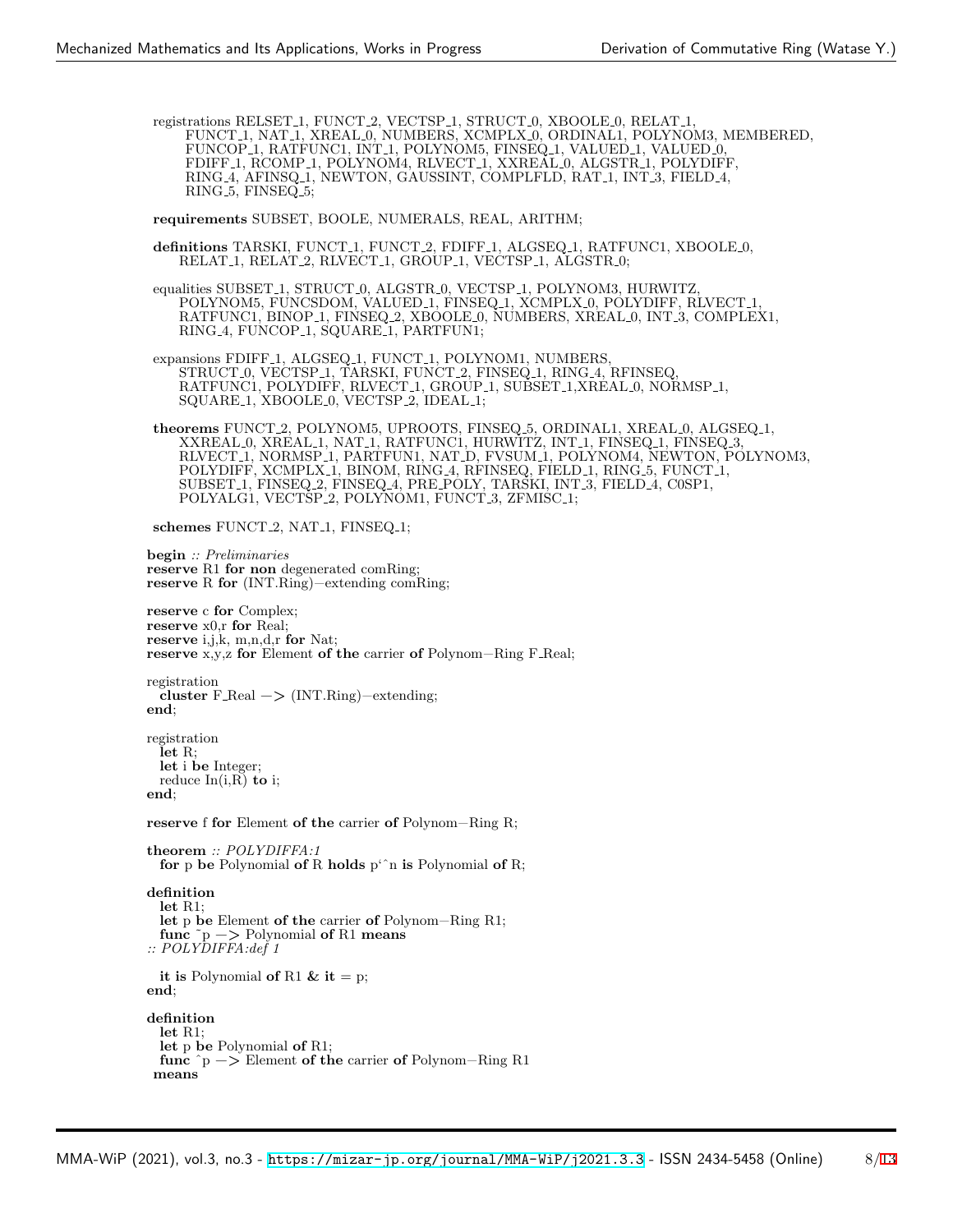*:: POLYDIFFA:def 2* **it is** Element **of the** carrier **of** Polynom−Ring R1 **& it** = p; **end**; **theorem** *:: POLYDIFFA:2* **for** p,q be Polynomial **of** R1 **holds**  $^{\circ}$ (p+q) = ( $^{\circ}$ p) + ( $^{\circ}$ q); **theorem** *:: POLYDIFFA:3* **for** p **be** Element **of the** carrier **of** Polynom–Ring R1 **holds**  $\hat{ }$   $($ ~p $)$  = p; **theorem** *:: POLYDIFFA:4* **for** p **be** Polynomial **of** R1 **holds**  $\tilde{f}(^{\circ}p) = p$ ; **theorem** *:: POLYDIFFA:5* **for** p,q **be** Element **of** Polynom−Ring R **holds**  $\tilde{f}(p+q) = (\tilde{f}p) + (\tilde{f}q);$ **theorem** *:: POLYDIFFA:6* **for** p,q **be** Element **of the** carrier **of** Polynom−Ring R **holds**  $(p+q) = (^{\circ}p) + (^{\circ}q);$ **theorem** *:: POLYDIFFA:7* **for** p,q **be** Element **of** Polynom−Ring R **holds**  $\tilde{p}(p * q) = (\tilde{p}) *' (\tilde{q});$ **theorem** *:: POLYDIFFA:8* **for** p,q be Polynomial **of** R1 **holds**  $\hat{p}(p * q) = (\hat{p}) * (\hat{q})$ ; **theorem** *:: POLYDIFFA:9* **for** p,q be Polynomial **of** F\_Real **holds**  $\hat{p}(p * q) = (\hat{p}) * (\hat{q})$ ; **definition let** R; **let** f **be** Polynomial **of** R; **let** r **be** Nat; **func**  $D(f,r) \rightarrow$  sequence **of** R **means** *:: POLYDIFFA:def 3* **for** i **being** Nat **holds** it.i =  $\text{In}((i+r)!/(i!)$ ,R)  $*$  f.( $i+r$ ); **end**; registration **let** R; **let** f **be** Polynomial **of** R; **let** r **be** Nat; **cluster**  $D_{-}(f,r) \rightarrow \text{finite–Support}$ ; **end**; **theorem** *:: POLYDIFFA:10* **for** f **be** Polynomial **of** F Real **holds**  $D_{-}(f,1) = \text{poly-diff}(f);$ **definition let** f **be** Polynomial **of** F Real; func  $D1(f)$  −> Polynomial of F\_Real equals *:: POLYDIFFA:def 4*  $poly\_diff(f);$ **end**; **reserve** f **for** Polynomial **of** F Real; **theorem** *:: POLYDIFFA:11*  $D_-(f,0) = f;$ **theorem** *:: POLYDIFFA:12*  $D1(0$ ...F $Real) = 0$ ...F $Real;$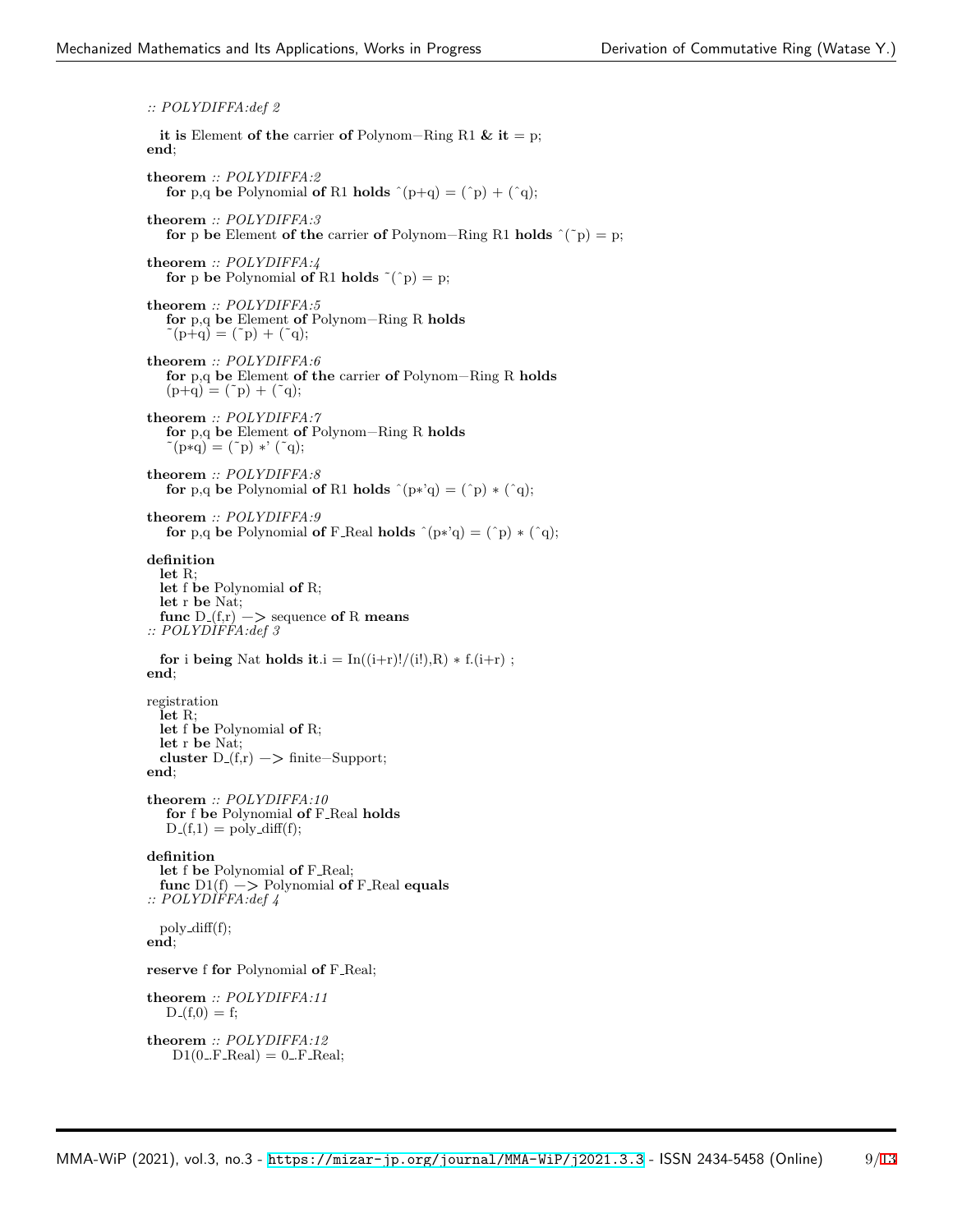**theorem** *:: POLYDIFFA:13* **for** n,m **be** Nat, f **be** Polynomial **of** F Real **holds**  $In(n, F, Real)*f + In(m, F, Real)*f = In(n+m, F, Real)*f;$ **theorem** *:: POLYDIFFA:14* D (f,r) **is** Polynomial **of** F Real; **theorem** *:: POLYDIFFA:15*  $D1(D_{-}(f,r)) = D_{-}(f,r+1);$ **theorem** *:: POLYDIFFA:16* **for** f **be non** constant Polynomial **of** F Real **holds** deg f *>*= 1 **&** len f *>*= 2 **&** len f = deg f + 1 **&** len f−'1 = len f −1 **&** len  $f > 1$ ; **reserve** p **for** Polynomial **of** F Real; **reserve** p **for** Polynomial **of** F\_Real; **reserve** f **for** Polynomial **of** F Real; **theorem** *:: POLYDIFFA:17*  $n = len$  **f implies** len  $(D_-(f,n)) = 0;$ **theorem** *:: POLYDIFFA:18* **for** f be Polynomial **of** F\_Real **holds**  $D_{-}(f, len f) = 0$ . F\_Real; **theorem** *:: POLYDIFFA:19*  $n = len f -1$  **implies** len  $(D_{-}(f,n)) = 1$ ; **theorem** *:: POLYDIFFA:20* n = len f −1 **implies** D (f,n) = *<*% In(n!,F Real)∗f.n %*>*; **theorem** *:: POLYDIFFA:21* **for** p **being** constant Polynomial **of** F\_Real **holds**  $D(p,1) = 0$ . F\_Real; **theorem** *:: POLYDIFFA:22* **for** p **being** constant Polynomial **of** F\_Real **holds**  $D_-(p,1) = 0$ . F\_Real; **reserve** a **for** Element **of** F Real; **theorem** *:: POLYDIFFA:23* **for** i **be** Nat, p **be** Polynomial **of** F Real **holds**  $((a|F_{\text{Real}})*'p).i = a * p.i;$ **theorem** *:: POLYDIFFA:24* **for** f,g **being** Polynomial **of** F Real **for** a **be** Element **of** F Real **st**  $f = a|F$ -Real **holds**  $D1(f*g) = (a|F$ -Real)\*' $(D1(g));$ **theorem** *:: POLYDIFFA:25* **for** f **being** Polynomial **of** F Real **for** a **be** Element **of** F Real **st**  $f =$  anpoly(a,0) **holds**  $D1(f) = 0$ . **F** Real; **theorem** *:: POLYDIFFA:26* **for** f **being** Polynomial **of** F Real **for** a **be** Element **of** F Real **st**  $f = \text{anpoly}(a,1)$  **holds**  $D1(f) = \text{anpoly}(a,0);$ **reserve** f,g **for** Polynomial **of** F\_Real; **theorem** *:: POLYDIFFA:27* **for**  $f, g \text{ st } f = \text{anpoly}(1.F\_Real, 1) \text{ holds}$ **for** i **be** Element **of** NAT **holds**  $(f*g)(i+1) = g.i \& (f*g)(0) = 0.F\_Real;$ **theorem** *:: POLYDIFFA:28* **for** f,g st  $f =$  anpoly(1.F\_Real,1) **holds**  $D1(f*g) = (D1(f))*g + f*D1(g));$ **theorem** *:: POLYDIFFA:29* **for** p, q **be** Polynomial **of** F Real **st** p **is** constant **holds**  $D1(p*'q) = (D1(p))*'q + p*'(D1(q));$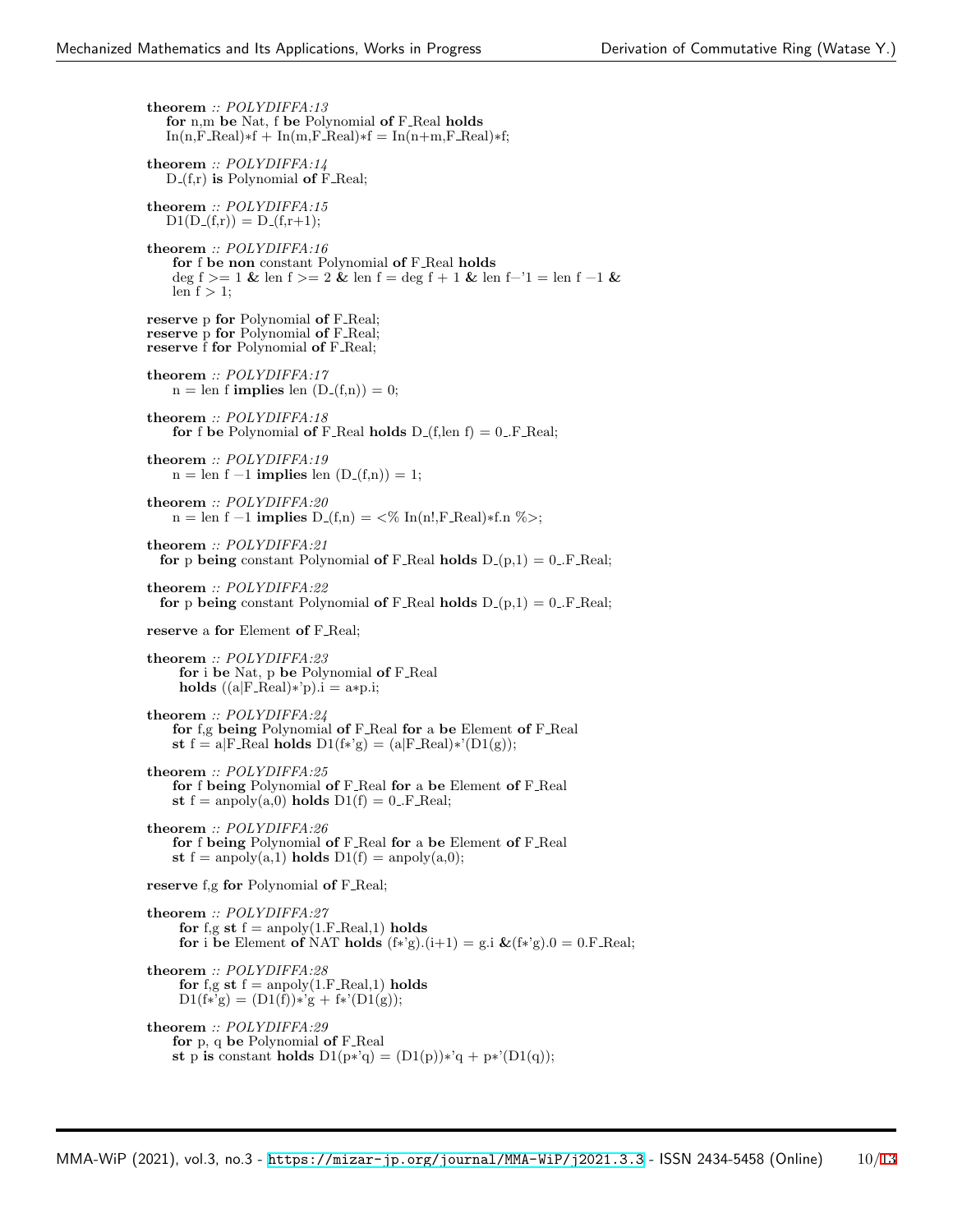**theorem** *:: POLYDIFFA:30* **for** x,y **be** Polynomial **of** F Real **st** x **is non** constant **holds**  $D1(x*y) = (D1(x))*y + x*(D1(y));$ 

**theorem** *:: POLYDIFFA:31*  $D1(f*'g) = (D1(f))*'g + f*'(D1(g));$ 

**theorem** *:: POLYDIFFA:32* **for** n,f **holds**  $D1(\text{In}(n, F_{\text{1}\text{Real}})*f) = \text{In}(n, F_{\text{1}\text{Real}})*D1(f);$ 

**theorem** *:: POLYDIFFA:33* **for** f **be** Polynomial **of** F Real **holds**  $D1(f^{\hat{ }}\hat{}(m+1)) = \text{In}(m+1,\text{F}\text{.}Real)*(f^{\hat{ }}\hat{}(m)*\hat{D}1(f);$ 

**reserve** f **for non** constant Polynomial **of** F Real;

#### **reserve** a **for** Element **of** F Real;

*:::::::::::::::::::::::::::::::::::::::::::::::::::: ::: F + F'+F"+ ....Fˆ(n) − D(F + F'+F"+ ....Fˆ(n)) = F :::::::::::::::::::::::::::::::::::::::::::::::::::: ::reserve f for non constant Element of the carrier of Polynom−Ring F Real; ::L−polynomial−membered*

#### **definition**

**let** f **be** Polynomial **of** F Real; **func** HWZ(f) −*>* FinSequence **of the** carrier **of** Polynom−Ring F Real **means** *:: POLYDIFFA:def 5*

len  $it = len f \& for i be Nat st i in dom it holds$ **it**.i =  $\hat{D}(D_{-}(f,i - 1));$ **end**;

### **definition**

**let** f **be** Polynomial **of** F Real; **func** HWZ2(f) −*>* FinSequence **of the** carrier **of** Polynom−Ring F Real **means** *:: POLYDIFFA:def 6*

len **it** = len f **& for** i **be** Nat **st** i in dom **it holds it**.i =  $^{\circ}$ (D<sub>-</sub>(f,i)); **end**;

**definition let** S **be** FinSequence **of the** carrier **of** Polynom−Ring F Real; **func** D1(S) −*>* FinSequence **of** Polynom−Ring F Real **means** *:: POLYDIFFA:def 7*

len **it** = len S **& for** i **be** Nat **st** i in dom **it holds**  $\mathbf{it}.i = \text{`D1}(\text{`}(S/\text{.}i));$ **end**;

**theorem** *:: POLYDIFFA:34* **for** S **be** FinSequence **of the** carrier **of** Polynom−Ring F Real, v **be** Element **of the** carrier **of** Polynom−Ring F Real **holds** D1(S<sup> $\hat{~}$ </sup> <∗v\*>) = (D1(S)) $\hat{~}$  <\* $\hat{~}$ D1( $\hat{~}$ v)\*>;

**theorem** *:: POLYDIFFA:35* **for** S **be** FinSequence **of the** carrier **of** Polynom−Ring F Real **holds**  $D1(\text{``}(Sum S)) = \text{``Sum}( D1(S));$ 

**theorem** *:: POLYDIFFA:36* (HWZ(f)).(len f) = *<*% In((deg f)!,F Real)∗f.(deg f) %*>* **&** poly\_diff( $\tilde{\ }((HWZ(f))/(len f))) = 0$ .F\_Real;

```
theorem :: POLYDIFFA:37
   for f be non constant Polynomial of F Real holds
   HWZ(f) = \langle * \hat{f} * \rangle^{\wedge} \text{Del}((HWZ2(f)), \text{len } f);
```

```
theorem :: POLYDIFFA:38
```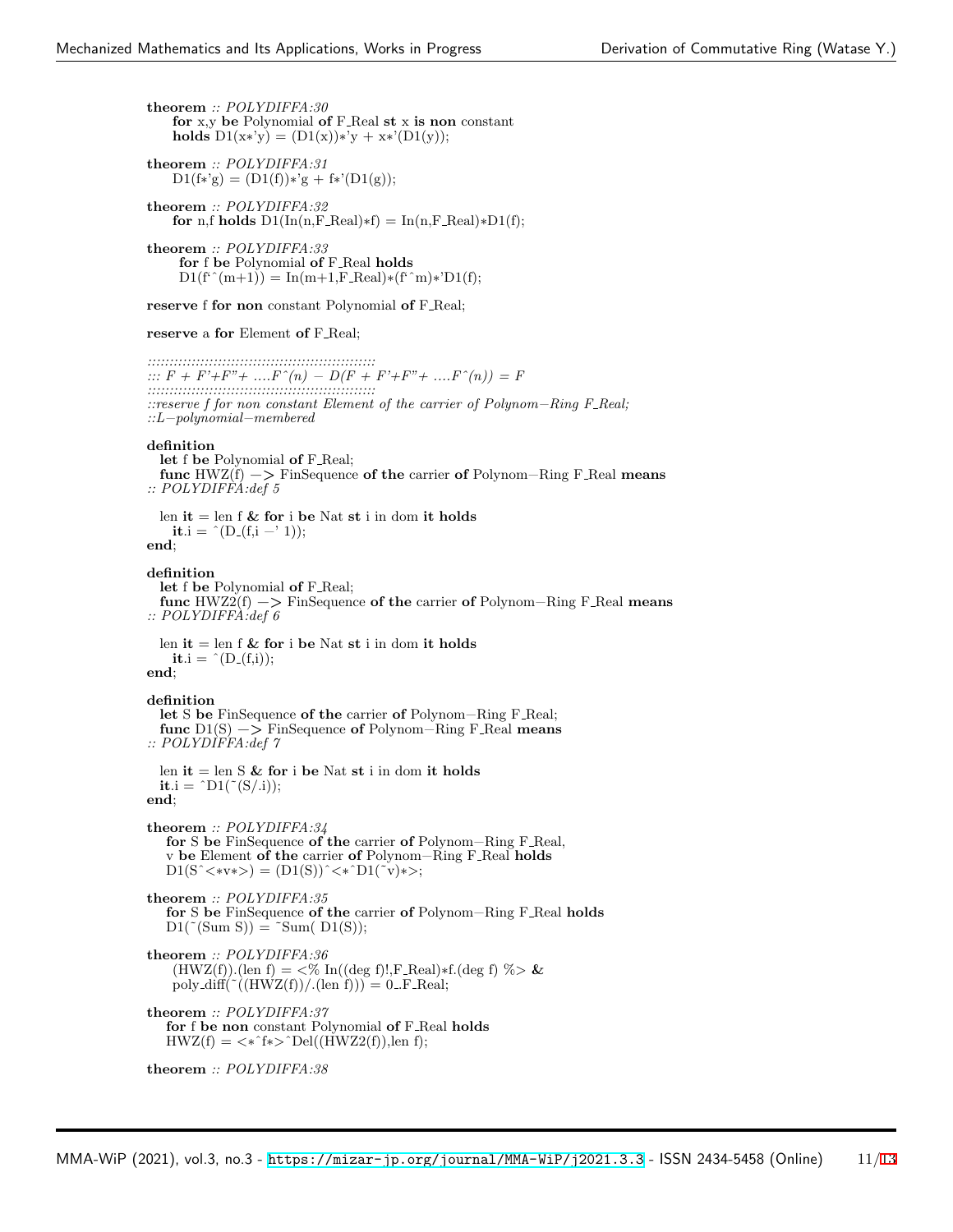$D1(HWZ(f)) = HWZ2(f);$ **theorem** *:: POLYDIFFA:39* **for** f **be non** constant Polynomial **of** F Real **holds**  $\text{Sum}(\text{HWZ}(f)) = \text{D1}(\text{Sum}(\text{HWZ}(f))) + f;$ **reserve** x,y **for** Element **of the** carrier **of** Polynom−Ring F Real; **definition let** n; **let** x,y **be** Element **of the** carrier **of** Polynom−Ring F Real; **func** LBZ(n,x,y) −*>* FinSequence **of the** carrier **of** Polynom−Ring F Real **means** *:: POLYDIFFA:def 8* len  $it = n+1$  & for i st i in dom it holds **it**.i = ^(In(n choose (i–'1),F\_Real)\*((D\_(~x,n+1-'i))\*'(D\_(~y,i -' 1)))); **end**; **theorem** *:: POLYDIFFA:40*  $LBZ(0,x,y) = \langle * \rangle x * y \rangle;$ **theorem** *:: POLYDIFFA:41* LBZ(1,x,y) = *<*∗ y∗ (ˆD1(˜x)), x∗ (ˆD1(˜y)) ∗*>*; **definition let** m; **let** x,y **be** Element **of** Polynom−Ring F Real; **func** LBZ0(m,x,y) −*>* FinSequence **of the** carrier **of** Polynom−Ring F Real **means** *:: POLYDIFFA:def 9* len  $it = m \&$  for *i* st *i* in dom *it* holds **it**.i =  $(\text{In}((\text{m choose } (i-1)) + (\text{m choose } i), \text{F\_Real})$ \*  $((D_-(\tilde{x}, m+1 - i)) * (D_-(\tilde{x}, i))))$ ; **end**; **definition let** m; **let** x,y **be** Element **of the** carrier **of** Polynom−Ring F Real; **func** LBZ1(m,x,y) −*>* FinSequence **of the** carrier **of** Polynom−Ring F Real **means** *:: POLYDIFFA:def 10* len  $it = m \&$ **for** i **st** i in dom **it holds it**.i = ^(In(m choose (i−'1),F\_Real)\*((D\_(~x,m+1 -'i))\*'(D\_(~y,i)))); **end**; **definition let** m; **let** x,y **be** Element **of the** carrier **of** Polynom−Ring F Real; **func** LBZ2(m,x,y) −*>* FinSequence **of the** carrier **of** Polynom−Ring F Real **means** *:: POLYDIFFA:def 11* len  $it = m$  & **for** i **st** i in dom **it holds it**.i = ^(In(m choose i,F\_Real)\*((D\_(~x,m +1 -'i))\*'(D\_(~y,i)))); **end**; **reserve** p1,q1 **for** FinSequence **of the** carrier **of** Polynom−Ring F Real; **theorem** *:: POLYDIFFA:42*  $LBZ0(m,x,y) = LBZ1(m,x,y) + LBZ2(m,x,y);$ **theorem** *:: POLYDIFFA:43* Sum LBZ0(n,x,y) = Sum LBZ1(n,x,y) + Sum LBZ2(n,x,y);

**theorem** *:: POLYDIFFA:44*